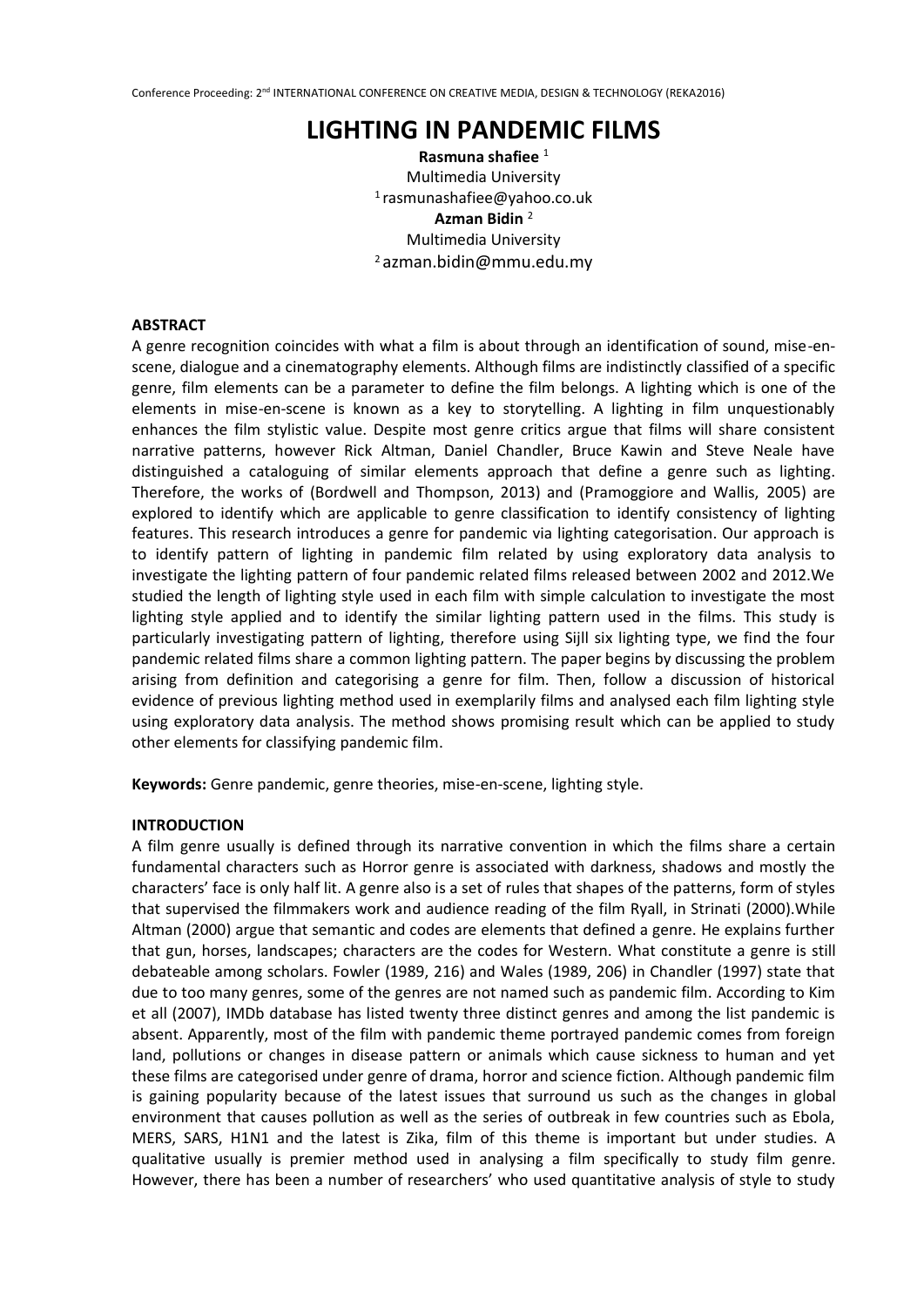films. (Baxter, Khitrova and Tsivian, 2015; Butler, 2014; Redfern, 2012; Redfern, 2014a; Redfern 2014b; Schaefer and Martinez, 2009) on cutting rates and editing patterns (Baxter 2012; Kovacs, 2014; Redfern, 2013; Salt, 2004) framing (shot scale, camera style, etc) and camera movement. The statistical analysis which part of quantitative method offers the way to recognise pattern by measuring and quantifying characteristics in numeral and specific manner. There are several measures to choose from and the results can be various or consistent depending on the subject matter or context. This paper apply Salt's method to illustrate how lightings are put together. The data was collected by hand but it then transferred into Window excel 2013 to gives us a similarity measures among films. This paper aims to introduce a pandemic genre via lighting categorising using statistical analysis. A specific aims is to determine if there is a common lighting style used in four films of pandemic related by identifying similar patterns in lighting classification. This paper firstly, discusses the exploratory data analysis to studying film style. Follow by discussing the method used in this paper and describes the sample of pandemic related films. Finally the results are presented with each of the films discussed individually in order to understand what type of lighting patterns used and to conclude about lighting category that defines pandemic genre.

#### **LITERATURE REVIEW**

Off all mise-en-scene elements, a lighting is an essential as dramatic action because it functions for audience to see action, guide attention to key gesture as well as built suspense (Bordwell, 2013). He explains further, that lighting can highlights every single shape and objects to look dramatic. In some cases, a lighting defines a film genre. For example, a dark lighting is associate with film noir (Caldwell, 2008) and the dramatic lighting defines of genre horror. (Pramaggiore and Wallis, 2005). Most scholars agree that a lighting set a mood and create an atmosphere. Similarly, a lighting also can emphasis an object, a character and narratives of films. The used of techniques such as highlights and shadows are intended for an image of the texture to glow in the darkness or to look partly shady (Bordwell and Thompson, 2013). Highlights and shadows are used since The Classical Hollywood filmmaking. The techniques are continuously used in recent filmmaking because it creates powerful image. In The Sixth Sense, the boy's face was highlight's from below indicates that fright enveloped him as he feels the present of a ghost. In film, two techniques are integral since the era of the Classical Hollywood Age. The first is a high key lighting which involves bright, clear images of full lighting with little shadows in the scene. While the second techniques is a contrast with large shadows and little light which is knowns as a low key lighting. The low key lighting usually convey intrigue and danger to create feeling of shock and unease in audience (Pramoggiore and Wallis, 2005) such as used in Horror film. In Black and White Hollywood films, this technique is significant because audience will be able to recognise whether the film is bright and shadowless. Hollywood also employed a standard of three point lighting: the back light, the key light and the fill light. Some scholars explain that a fill light balances the amount of light of a scene to eliminate or soften shadows as well as to create mood. Josef von Sternberg in (Bordwell and Thompson, 2013) stated that 'the proper use of light can embellish and dramatize every object'. For example, in Classic films The Cheat (1931) where the man's face and body were highlights, it indicates that the man's was guilty of cheating and the shadows suggest he was in the unseen jail cell. While in Pickpocket (1959) highlights the edge of the fingers of a man. In film conventions, (Sijll, 2005) states that the lighting style has extended to six categories of cinematic storytelling. She further explains that 'Rembrandt Lighting is to create contrast of light and dark'. The lighting focuses on the action while shadows appear in other areas. This technique of lighting is intended to heightened dramatization in the scenes, to express whether the characters' choose to do good or evil or to face life or death. In Apocalypse Now (1979), high contrast lighting was used to dramatize Kurtz madness and in Godard's Passion (1982), the moral goodness of the lady was associated with backlighting. A low key lighting in Casablanca (1942) was used to good effect to reveal emotional feeling portrayed by the actor. The film noir style was applied to create conflicting mood faced by the actor. The used of Rembrandt lighting that creates contrast of light and dark of the subject. A Key light illuminates the face of Ilsa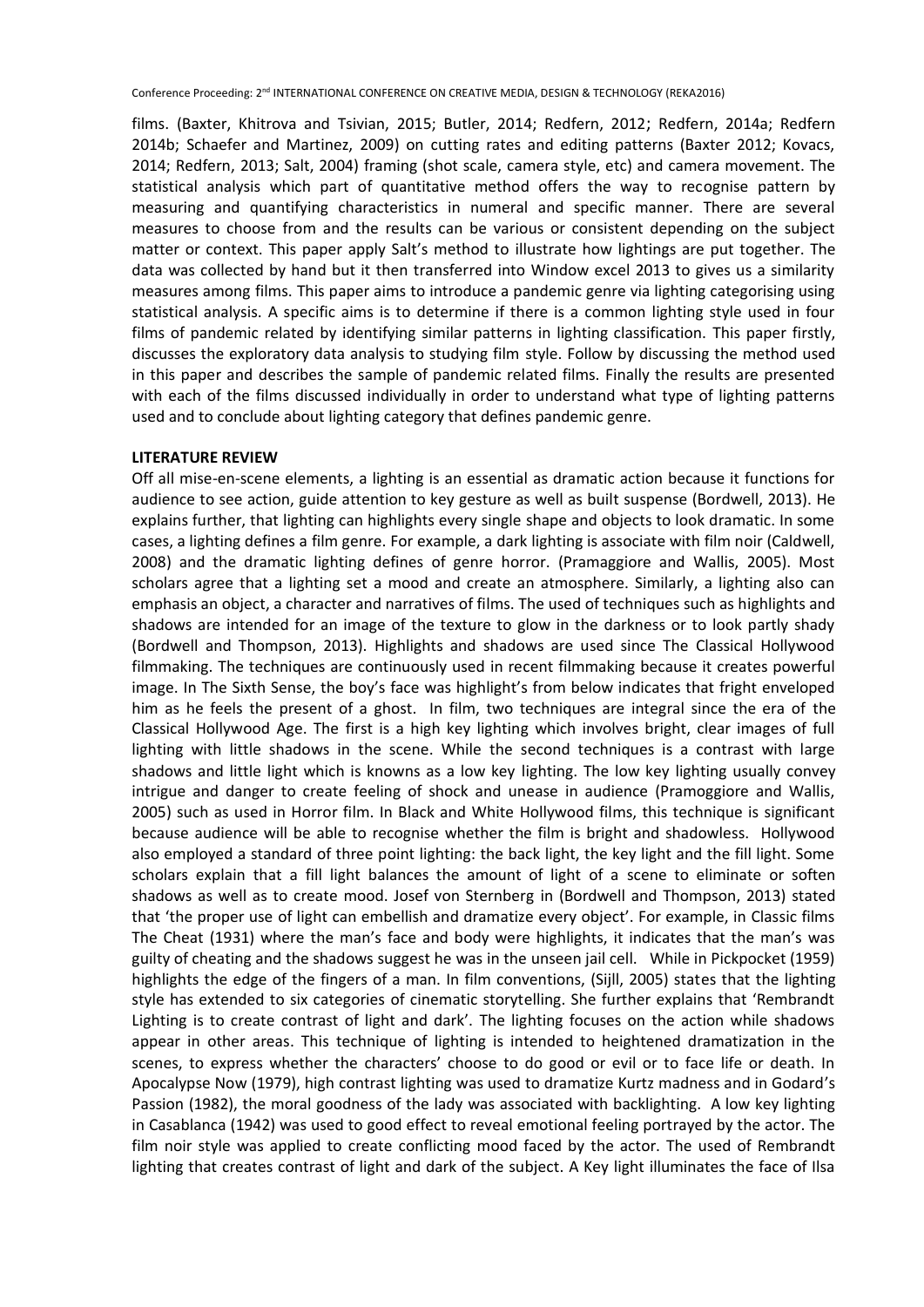while the Back light and Fill light provide a counterbalance during a close up of Ilsa suggests her confusion feeling for Rick and her feeling for her husband, Victor. The last scene shows the choice llsa has to made, to follow her husband to leave the war zone or stay with Rick, her lover. According to Smith (2006), a low key lighting was spread throughout the movie 'gives an unrefined edge to her confusion and accentuates the awkwardness of the situation'. TV Lighting style is usually 'bright, flat and shadowless' to give the subject matter unpleasant feeling. In Natural Born Killers (1994) the lighting style suggests unpleasant feeling of Mallory when she answered her boyfriend question about her parents. Natural lighting is the light that come from natural sources such as sun, moon, campfire and candle. According to Sijll (2005), candle is used as a technique to suggest 'romance, festive and harmony' and to capture the authentic atmosphere at that time. Films such as American Beauty (1999), The English Patient (1996) and Mr. Hulot Holiday (1953) used natural light for different purposes. In Mr. Hulot's Holiday (1953), a natural lighting was used almost throughout the film because the setting was at the beach in Brittany. The film therefore, use the natural light or motivated lighting such as sun, moon, hotel lights and other ready lights that exists in the frame. According to film critic Roger Ebert (1953) he describes the movie is a comedy with simple story and plot. The film is about a single man Mr Hulot's holidaying alone by the sea town. A week vacation during summer holiday has made the townspeople and guests uncomfortable and annoyance of his clumsiness, such as when his aged and noisy car has a flat tyre car that disturbed a funeral and he blundered into a funeral and was mistaken as a mourner. Although the scene is supposedly display a sad feeling but seeing the bright and natural light, the sun suggest otherwise, comical. The film as Roger Ebert describe 'the simplest of human pleasures: The desire to get away for a few days, to play instead of work, to breathe in the sea air, and maybe meet someone nice. It is about the hope that underlies all vacations and the sadness that end'. Most key lighting are used in comedies and musical, undoubtedly this style creates rejoice, merry and delightful feeling: A dramatic values which is recognised by its simplicity and understandable meaning such as in Mr. Hulot's Holiday.

In film Fatal Attraction (1987) and most thriller genre, the motivated lighting dominates the lighting style. This style of lighting 'refers to any light that are naturally exist in the world depicted in the frame' (Sijll, 2005) such as a table lamp, or light from a signboard or a lamp post. While, Unmotivated Lighting often associated with presenting a moral goodness of evil and darkness character. The light used cannot be seen or unexplainable suggests a person with good character is only a cover up of his darkness and evil behaviour such as the character of an assassin in The Professional (1994). The Motion lighting refers to a moving light of vehicles in Contagion (2011), a torch in The Crazies (2010) or a swinging bare light bulb in Psycho (1998). The style is tended to whether create fear in the audience, or create romantic feeling or raise sympathies for the protagonist (Sijll, 2005). Within the context of this paper, we define what pandemic film is and why it is important to this study. Mostly researches on pandemic films are related to health education. Works of Hashemian and Yach (2007), state that one of the impacts of globalisation is the changes in the pattern of disease which have heightened the interest of study on the disease and public health issues. In addition, Tomes (2012) points out the virus film affects general understanding of disease and how they shape popular illness beliefs. While, Papas et al (2003) only listed Outbreak (1995) and Ian Lipkin a Colombia University epidemiologist commented that the Contagion (2011) are positively accurate that the portrayals of fictional viruses in both movies were based on real life outbreaks. Little is known about research on pandemic film except research by Anthony Enns on film analysis of Safe (1995) which he describes the film highlights the issue of relationship between illness and identity rather than discussing the genre category. Therefore, the absence on this topic could be explained by analysing what pandemic film is, how does it look and does the narrative and form in pandemic established concordance with genre codes and conventions? And to consider the idea of pandemic film or should it categorise as a subgenre? In formulating this genre, this study proposes to draw on the genre theory of Rick Altman, Daniel Chandler, Bruce Kawin and Steve Neale to explore which practice is relevant to classify a genre.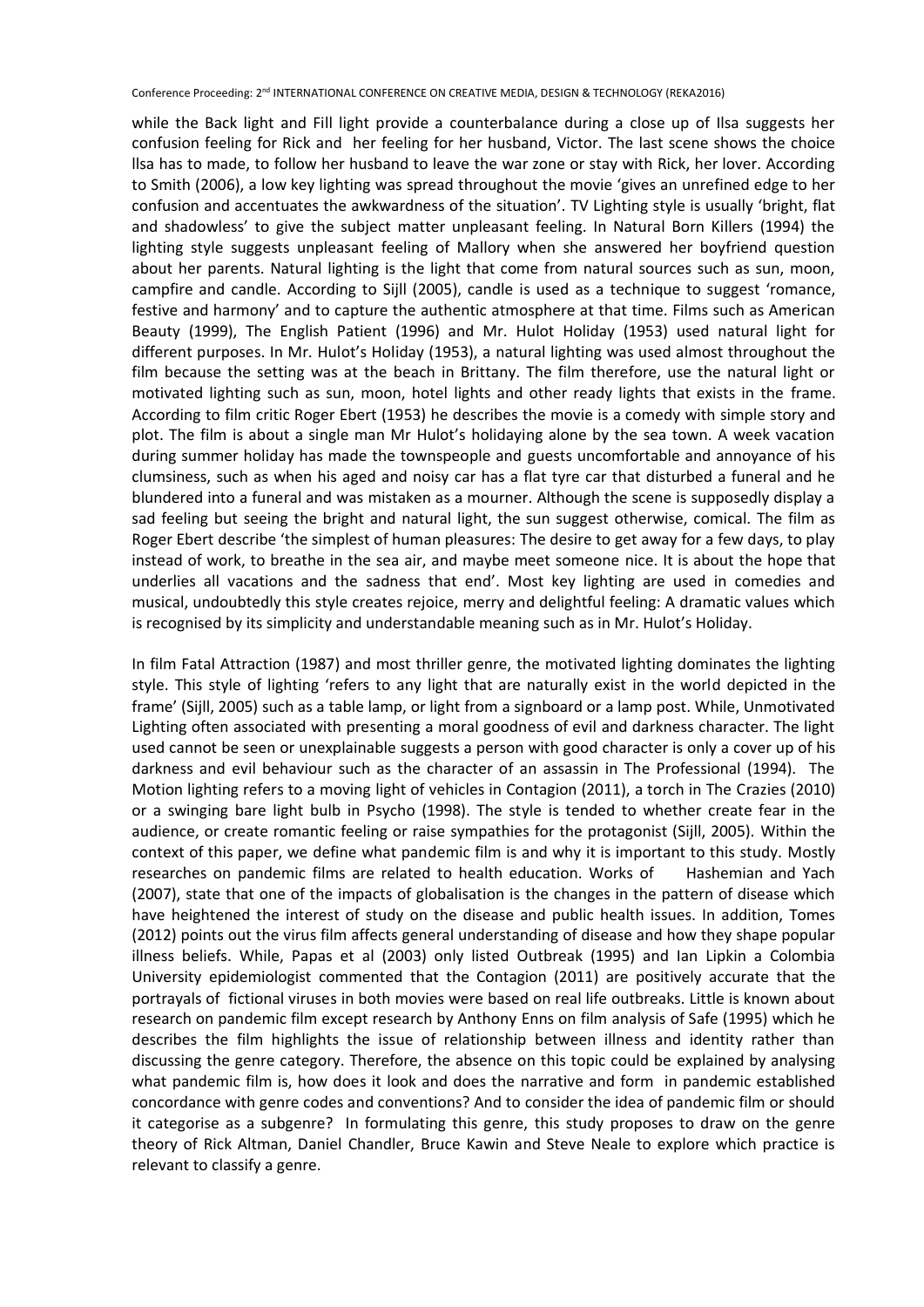#### **The pandemic in Global and the Islamic World.**

The Muslim world has experience the deadly pandemic when the disease was identified in Saudi Arabia in 2012 and has spread globally to 26 countries including Malaysia. According to the world body, they notify 238 cases and 92 deaths related to the virus worldwide (The World Health Organization, 2015). Middle East Respiratory Syndrome Coronavirus known as MERS COV is the latest disease after the world has seen Severe Acute Respiratory Syndrome (SARS), and bird flu or known as H1N1 that killed hundreds people. These deadly virus exhibits similar symptoms' where the victim experience fever, cough, difficulty in breathing to seizure and finally organ failure. Similar to SARS and H1N1, the diseases are all originated from animal. In MERS case according to Centre of Disease Control and Prevention (CDC) the camel is possibly the cause because most of the victims reported infected with MERS have contact with camel. (Leonard, 2015). Therefore, CDC has advice public to avoid drinking raw camel milk or camel urine and to cook the meat before consume. Most victims are those who lived in or travelled to the Middle East. While, in Malaysia only one death reported in 2014 after returning from pilgrimage. Although MERS is not a serious case in Malaysia, it is essential for Malaysian to know about the disease. For example, what are the symptoms and the incubation period that are important to give attention. The highest cases as of July 2015 is Saudi Arabia with 217 cases follow by Korea with 185 cases. In the weight of the outbreak, a Biologist Nathan Wolve in his book 'The Viral Storm' reveals that the possible risk of pandemic will spread and create havoc due to the mass movement of humans. He also points out it is necessarily that the media, in this case film would be able to convey messages and asses risk when an outbreak occurs. Although film about pandemic exhibits fictional virus, somehow, it relates to the reality diseases such as SARS, H1N1 and recent is MERS that are originated from animal and it becomes contaminated and eventually spread rapidly. Hence, the rational of this study lies in pandemic film that become prevalent in recent decades and importantly its exhibit fictional global outbreak scenario and possibly the globalisation plays the part.

### **Introducing a Pandemic genre**

Most narrative in film of pandemic related exhibit diseases infected host victim and the disease become an outbreak. Once connected to the source of infection, they have become a problem and the protagonist will embark on dangerous journey to find a cure. While a team of doctors and scientist will do some test in a laboratory to identify what the disease is and try to find solution to vanquish them. In terms of the narrative surrounding pandemic films, we are able to see the victim in agony and eventually die. The outbreak causes chaotic situation where society face the dead lock situation which make them fear, panic and anxious to escape from the situation. Although Horror genre share similar emotion of definition, the feeling is more of supernatural implying, while pandemic film indicates the emotion of authenticity. Most importantly, the lighting used in films of pandemic related are combination of the high key lighting and the low key lighting. In addition, the lighting of bright and shadow serves the purpose of representing a tumultuous feeling that affecting the audience. This project introduced what pandemic film is and interpret the aspects of film style via the lighting pattern.

### **Current study**

The significance of this study lies in pandemic film that presents a complex picture of the world during the outbreak because it presents the reality that society cannot ignore whether the representation of virus can shape their belief or not of the virus. Therefore, films with pandemic theme was chosen due to its indistinct status as a mix genre. These films were classified as mix of horror, thriller, disaster, action or drama and science fiction, despite the narrative pandemic was the main feature in the films. In addition, films with this theme possess multiple narratives. Having established as association with science fiction genre for years, it suggest that this theme to have its own category. Moreover, first pandemic film Arrowsmith (1931) has been produced a half century ago and have become prevalent for the past twenty years. Although film with this theme are not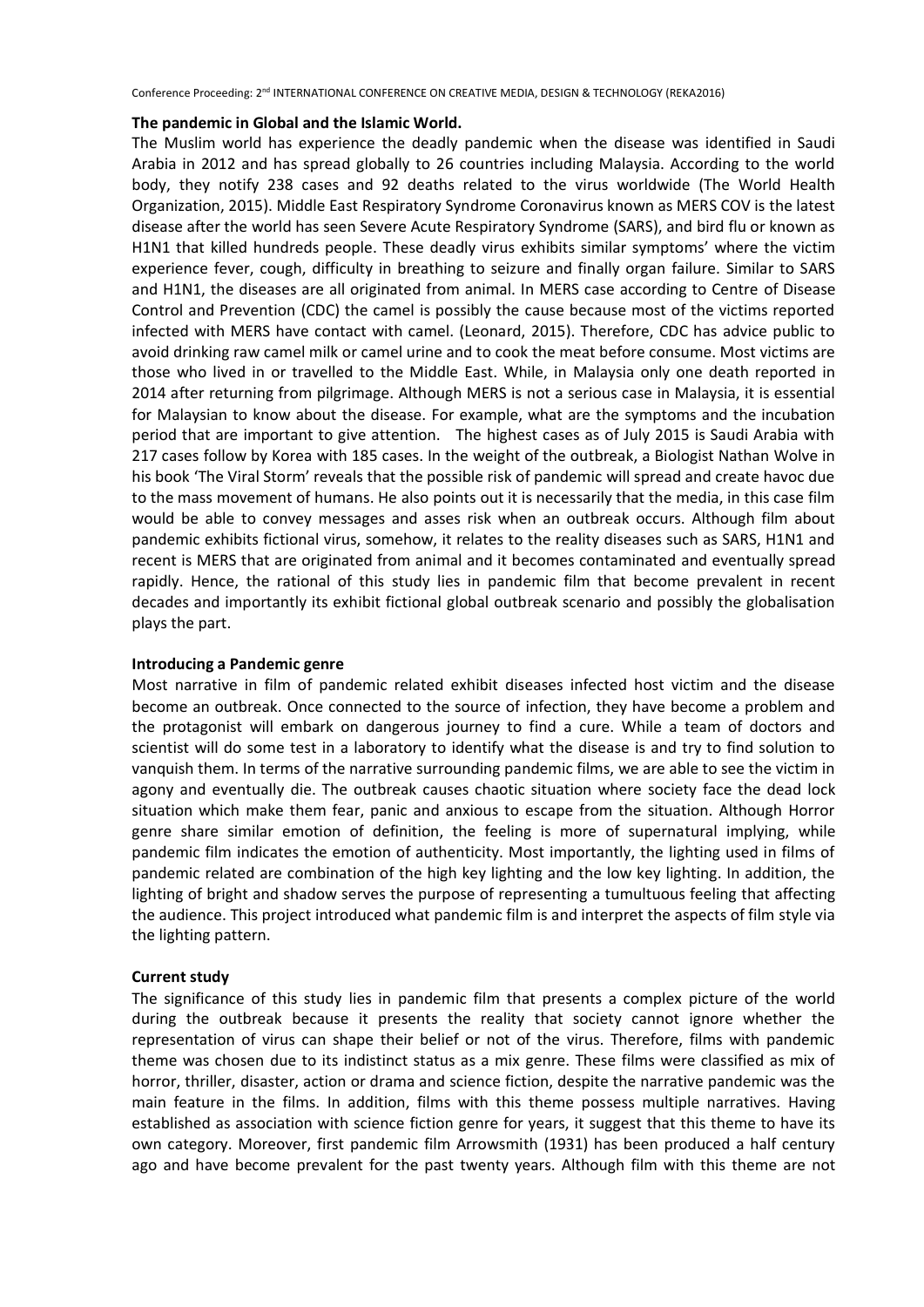recent, research on this theme is not widely explored specifically surround its genre, narrative and film style. Furthermore, themes in pandemics film are too broad and unsettling to distinct its category. We find this issue must be addressed because film of this kind must have their own identity that contains the look of pandemic genre. In order to introduce pandemic and identify what particular convention of lighting are, four films were chosen featuring pandemic related theme. The films are The Crazies (2010), Contagion (2011), The Happening (2008) and Cabin Fever (2002). To identify similar recurrent lighting style, the running time of each films was used to investigate the lighting pattern. All films are analysed scene by scene to explore what are the frequent used of lighting style throughout the whole film.

## Exploratory data analysis (EDA) and style.

A genre is often associate with a narrative. However, the techniques used in filmmaking particularly known as film style (mise-en-scene, framing, editing, sound etc) also can constitute a genre. The purposes of classificatory a film genre are to guide producers and writers to make films to cater to audience interest, for promotional and audience expectation (Mc Kee, 1997). Previous genre studies classify a film based on plot-types (Friedman, 1989) text recognition (Corner, 1991, Tudor, 1994) and features: shot length, visual distribution, and colour, audio and lighting key (Sanjay and Jadon, 2006). The previous studies discussed how genre can be recognised by using computational method, visual and thematic analysis of existing genre. This paper used simple statistical analysis to determine elements in film grammar as a guide line to introducing a genre of pandemic, specifically lighting key. In film studies, a confirmatory or exploratory approach are usually employed to analysis a film. A confirmatory approach works from problem that arises, to interpretation of model, to data collection and analysis of data. The system is a top-down schema in which the semantic analysis is adopted. (Bordwell, 1989). An Exploratory approach begins with a problem that need to be discovered, follow by data collection and analyse it, establish a model and ends with conclusion of the findings. See figure 1. The process of studying a film style using EDA approach intends to simplify and amplify the analytical process. Furthermore, (Ellison, 1993) states that 'a graphic displays play a fundamental role in exploratory data analysis' which is applicable to identifying a similar patterns used in films that we are studying.



Table 1: Exploratory model of formal analysis in film studies.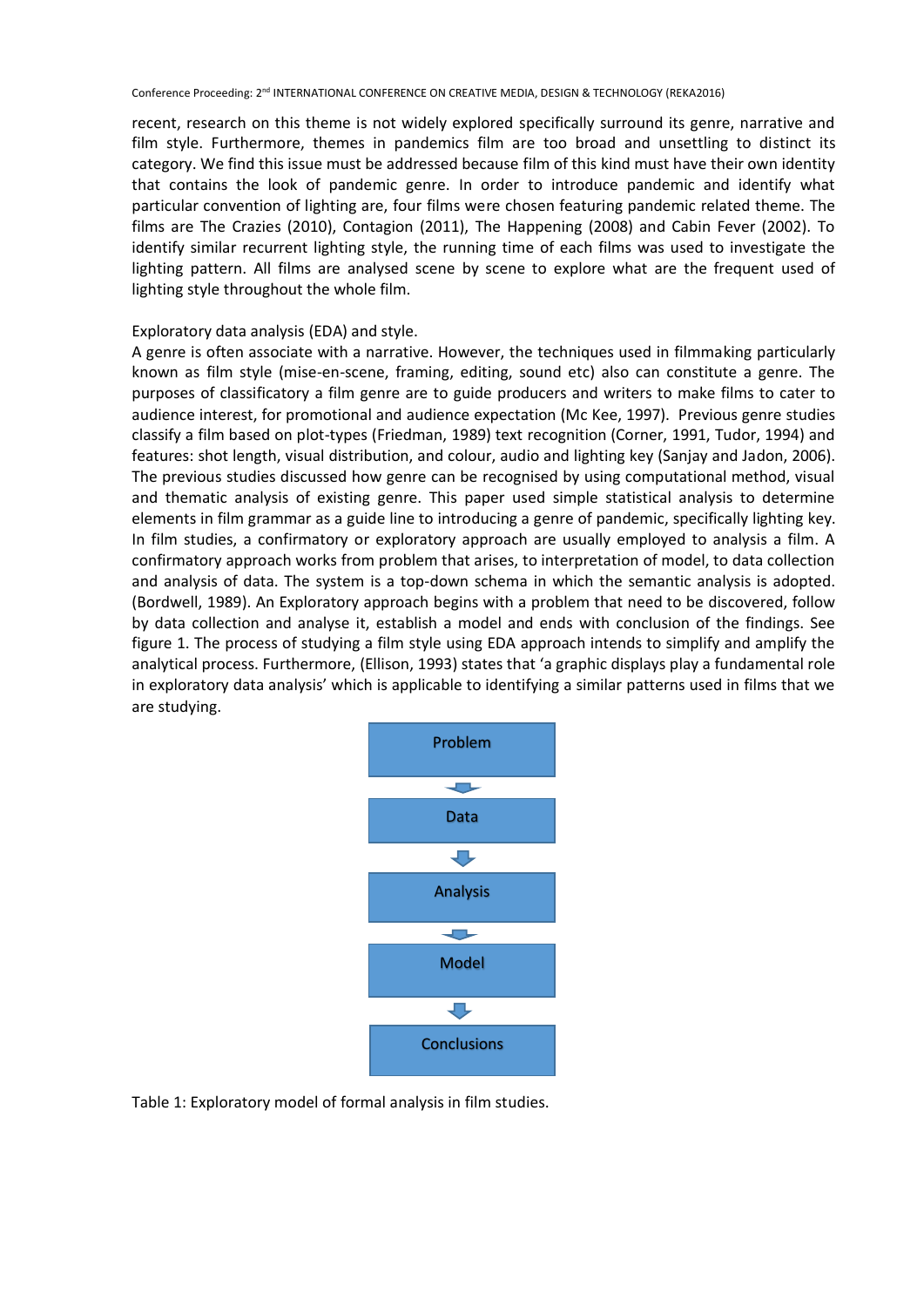The data from statistics will expose the' underlying structure, extracting features, identifying outliers and anomalies, generating hypotheses and testing underlying statistical assumptions' (Redfern, 2012). In EDA, the data gathered from statistics not only works with numerical and graphical techniques but also can be descriptive to discover what is important to study. Therefore, (Kundzewicz and Robson, 2004) suggest that 'any study that does not include a thorough exploratory data analysis is not complete'. This paper takes approach of Barry Salt (2006) to apply statistical analysis. In his study of an individual directors' style, he studied the normal parameters of films such as average shot length (ASL), shot scale, camera movement and editing pattern. He collected data of four films and analyse shot that appear in the first 30 minutes. The findings display that both shot scale and ASL defines the style of a director. While this paper analysed four films scene by scene and studied the lighting pattern. The collected data on all the scenes in the film running time. Each film analysed type of lighting used to find out the frequent lighting pattern. Analysis was done manually and the later used Excel program to identify the lengthiest lighting type. Figure 2 listed the films subject descriptors.

| Title         | Year<br>release | Director                 | of<br>Director<br>Photography | Length(s) | Scenes |
|---------------|-----------------|--------------------------|-------------------------------|-----------|--------|
| Cabin Fever   | 2002            | Eli Roth                 | Scott Kevan                   | 5534      | 94     |
| The happening | 2008            | Night<br>М.<br>Shyamalan | Tak Fujimoto                  | 4036      | 57     |
| The Crazies   | 2010            | <b>Breck Eisner</b>      | Maxime<br>Alexandre           | 6046      | 42     |
| Contagion     | 2011            | Steven<br>Soderberg      | <b>Peter Andrews</b>          | 6423      | 134    |

Figure 2: Films subjects

All four films have running time between 4000 seconds and 6000seconds. While the scenes of the four films are between 42 and 134. The big gap in the number of scenes indicate that the unit of action that takes place in the location are varies between films. In Contagion, the scenes take place in different locations around the globe while in The Crazies, the small numbers of scene indicates the location is set in a small town. The lighting pattern was calculated based on the films scenes. Of all, the longest running time is *Contagion* and the shortest is *The happening*. The films have different directors and cinematographers. Therefore, the styles are definitely different. However they do share certain elements such as pattern of lighting to present the film of this category. Lighting has an effect to engulf the whole film as well as to create mood. According to Peterson (2014), *Contagion* used of 'a high key lighting is hopeful and optimistic, low key lighting is sombre, mysterious and moody, dramatic or even ominous depending on the subject'. In the beginning of the film, the high key lighting was on (Beth, the host that spread the virus) with bright lighting in the background, suggesting she is at the airport waiting for her flight home. The lighting changed to low key lighting when a deadly virus becomes contagious and that gives feeling of stirring panicky and feeling of hopelessness. In *The happening,* the lighting was bright in most outdoor scenes especially setting at the field or park. For instance, all the contagious scenes, the used of bright sun as a natural lighting and the long shot of trees suggesting the winds collaborate with plants to spread the killer virus. Similarly, The Crazies and Cabin Fever used the bright sun as a natural source in the beginning of film to suggest the situation is calm and stress free and changed to motivated light sequence when the situation worsen and the protagonists are trying to escape or to find a cure for pandemic. In context of introducing the pandemic genre, the simple excel program are giving a data of frequent used of lighting techniques in each films. Figure 3 through 6 present the structure of lighting pattern of the four films, along with the tables of the descriptive statistics of each films.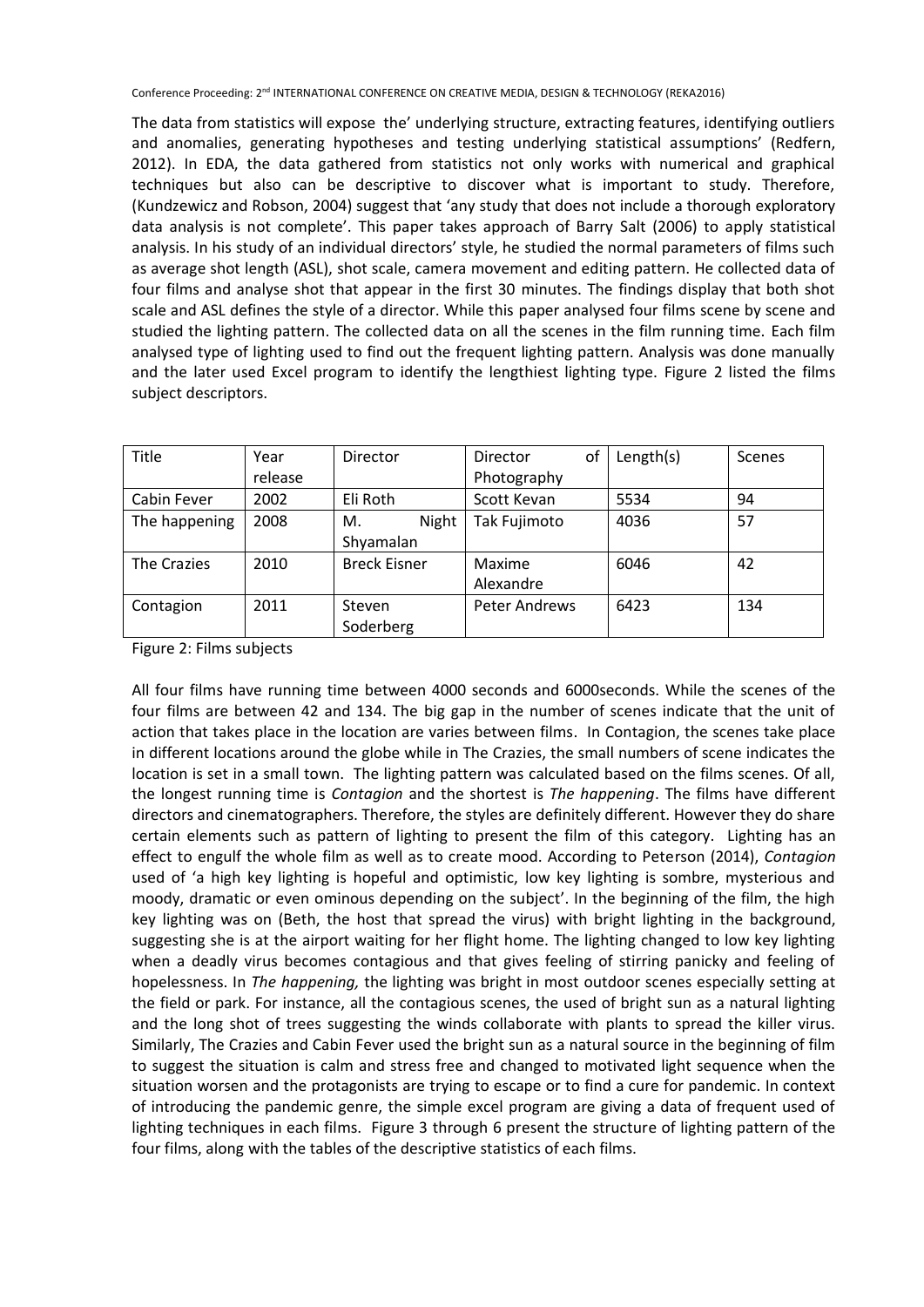| Type Of<br>Light | Length(s) |       | Quartile |      |
|------------------|-----------|-------|----------|------|
| <b>Natural</b>   | 2816      |       | Q1       | 135  |
| <b>Motivated</b> | 3530      |       | Median   | 500  |
| <b>Motion</b>    | 26        |       | Q3       | 3173 |
| Unmotivated      | 1         |       |          |      |
| Rembrandt        | 50        |       |          |      |
|                  | 6423      | Total |          |      |

| Quartile |      |  |  |
|----------|------|--|--|
| Q1       | 135  |  |  |
| Median   | 500  |  |  |
| Q3       | 3173 |  |  |
|          |      |  |  |



| Figure 4: The Crazies (2010) |           |       |          |        |
|------------------------------|-----------|-------|----------|--------|
| Type Of<br>Light             | Length(s) |       | Quartile |        |
| <b>Natural</b>               | 2366      |       | Q1       | 388    |
| <b>Motivated</b>             | 2760      |       | Median   | 1485   |
| <b>Motion</b>                | 604       |       | Q3       | 2661.5 |
| Unmotivated                  | 316       |       |          |        |
|                              | 6046      | Total |          |        |

| Quartile |        |  |  |
|----------|--------|--|--|
| Q1       | 388    |  |  |
| Median   | 1485   |  |  |
| )3       | 2661.5 |  |  |
|          |        |  |  |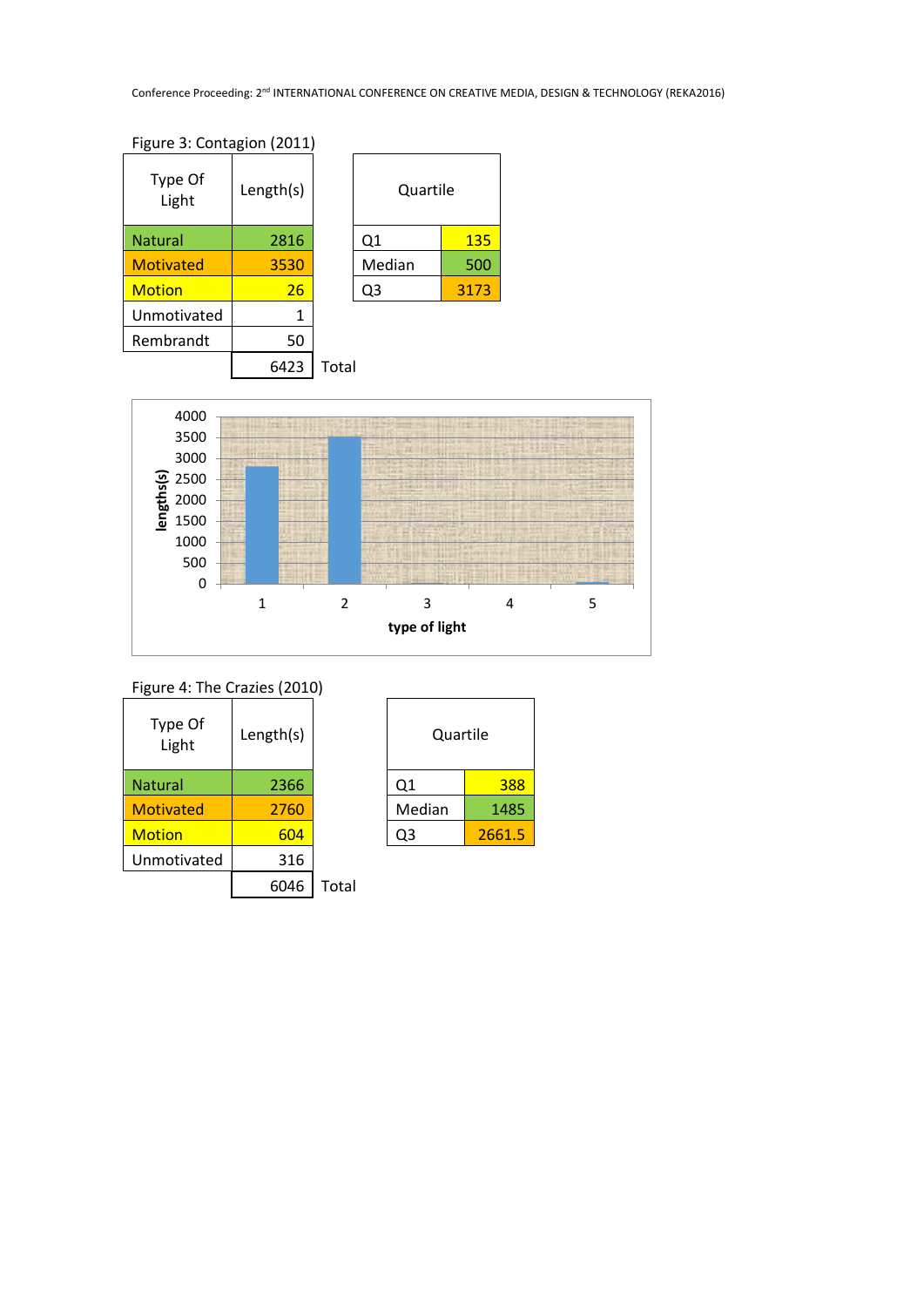

Figure 5: The Happening (2008)





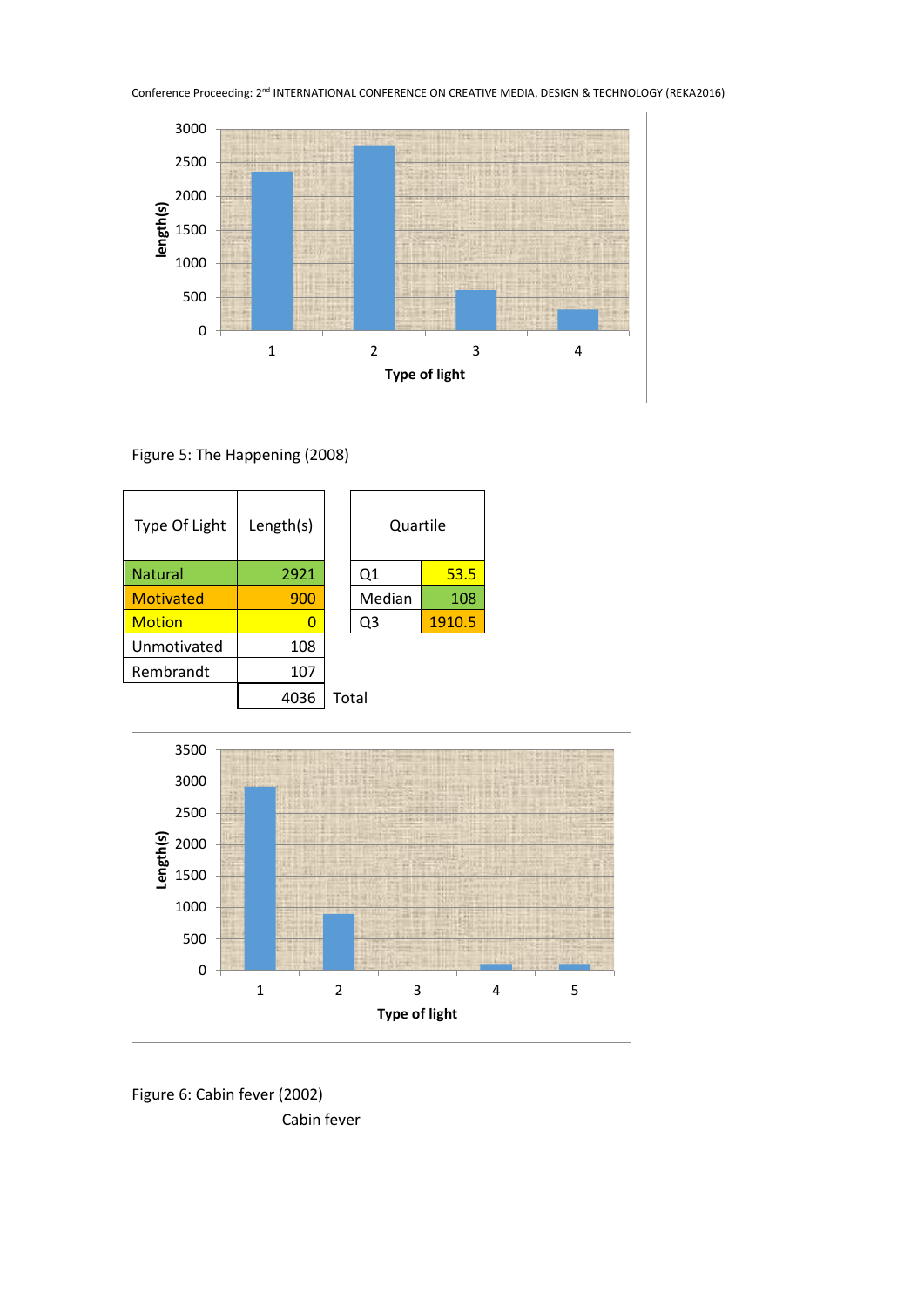$\overline{\Gamma}$ 

| Type Of Light    | Length(s) | Quartile |      |
|------------------|-----------|----------|------|
| <b>Natural</b>   | 3414      | Q1       | 86   |
| <b>Motivated</b> | 1494      | Median   | 454  |
| <b>Motion</b>    | 156       | Q3       | 2454 |
| Unmotivated      | 454       |          |      |
| Rembrandt        | 16        |          |      |
|                  |           |          |      |

| Quartile |      |  |
|----------|------|--|
| Q1       | 86   |  |
| Median   | 454  |  |
| )3       | 2454 |  |
|          |      |  |

## 5534 Total



## Table 2: Length of Lighting Style of four films.

| Type        | Total<br>Usage(S) |
|-------------|-------------------|
| Natural     | 11517             |
| Motivated   | 8684              |
| Motion      | 786               |
| Unmotivated | 879               |
| Rembrandt   | 173               |

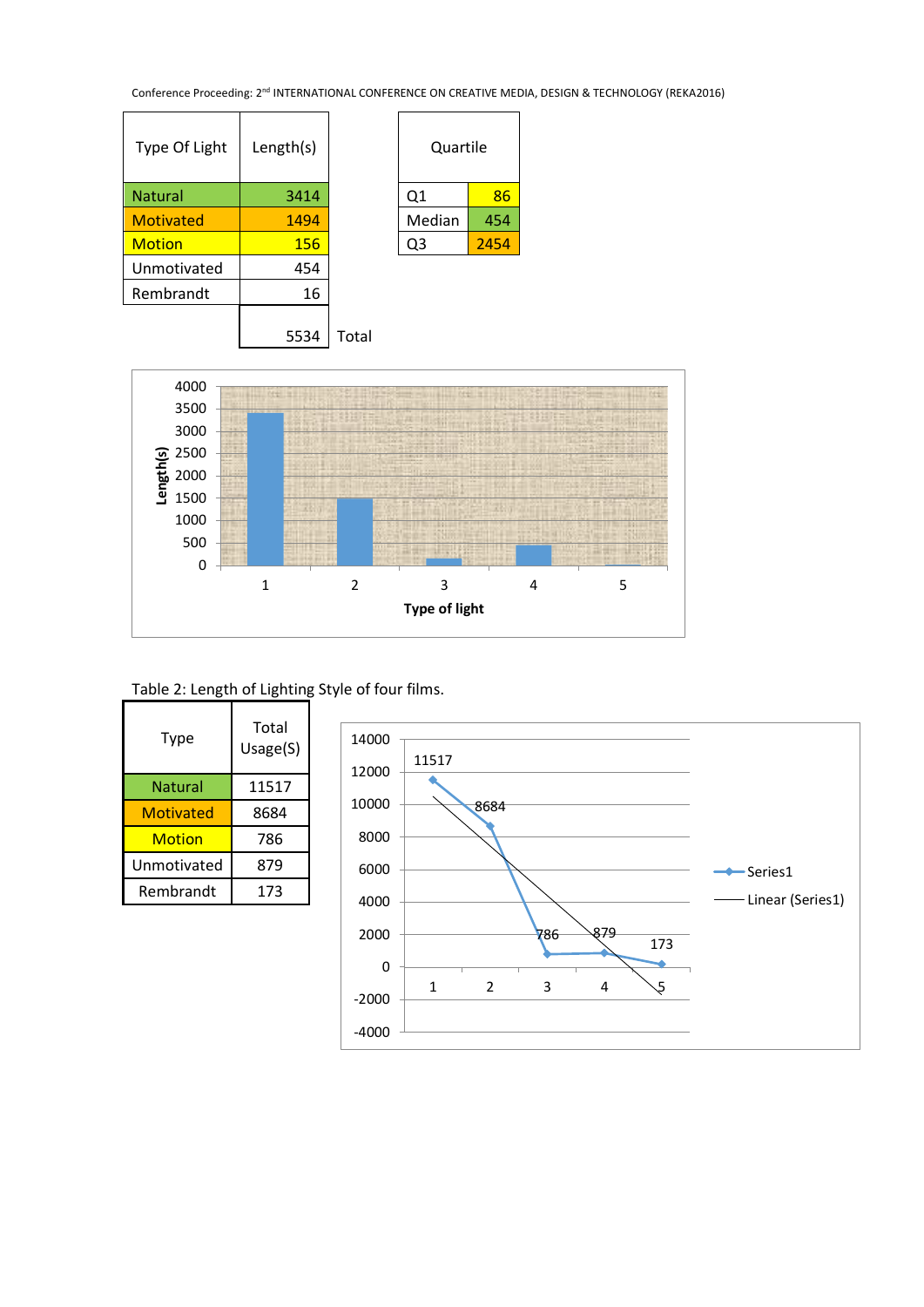## **Contagion (2008)**

Contagion was the first film of pandemic related to raise the issue of global pandemic because it shows the locations of pandemic were in different countries. The film setting of winter unlike the other three that of summer suggests that a gloomy weather is where the virus is most active and becomes contagious. The film exhibited the pandemic travelled around the world through the mobility of human and killed millions people less than a month. The scene occurs at 46:58to 50:11 when Leonara explained to her teammate on how the virus is transmitted through contact because the victims were reported dead less than three days after they reached their home country. All the victims were at the same casino at the same time in Hong Kong and it marks the narrative detail for the genre. Most importantly, the film used motivated lighting (ML) in more than half of total length of the movie and follow by natural lighting (NL) which recorded of 2816 seconds. The most used of ML sequence take place indoor such as at the scene inside the buildings, casino, houses, offices, school and the meeting room between 3:09 and 6:46. Also between 41:27 and 1:34:33 when the virus becomes contagious. The authority, doctors, virologist and scientists are discussing, investigating and working together to combat the virus. For example, at 51:59 to 52:52 was a peak of the movie to show a Long shot of a stadium with full victims that were infected by the virus MEV1 are being treated. A MS of Dr Mears is giving her blanket to the patient beside her with key light on her suggesting that even though at a death door she still sacrifice her needs to help others. Other used of ML sequence were at 33:34 to 36:33 of a scenes in a laboratory and a restaurant. A LS of a scientist working to finding a cure and a LS of another scientist Dr Sherman has observed diners and bartenders coughing and looking sick. This association between the races to find a cure initiates by authority indicates that mass panic and people dying are stressful and the use of motivated lights in indoor scenes marks the edgy feeling. In contrast, the used of Natural Lighting (NL) takes place outside the building with bright sun as a key source of lighting. The public area is where the virus is easily contagious and it linked to the frequent used of natural light are at 2:53 to 3:00 (location is in London where a victim was in a cab travelling to work) and at 3:45 to 3:56 (location is in Tokyo where a man was travelling in a train and suddenly collapse). Similarly, the NL was used at 23:58 to 26:55 when Dr Mears was investigating the Alderson staff who have contact with Beth before she died and then discovered that Bates had and run to rescue Bates that was on the bus to work. Unfortunately, he was already infected and died at the bus stop. The frequent used of natural light especially during day time is to create the situation that pandemic can occurs regardless of time especially in high density area, public places and as well as through people mobility. As noted, the low key motivated lighting is characterised by the existing light in a frame. The sequence of ML can be seen scatter throughout the film as well as NL which is lesser by 12 minutes. NL in Contagion creates feeling of hopeful or despair depending on the situations. For example, a scene where Dr Leonora travels to investigate the infected areas at 11:30 to 12:52 gives hope that the virus has a cure. In addition, at 1:10:20 to 1:11:30 A LS of military troops are giving food supply displays the serious impact of pandemic to the public. Furthermore, NL was also used to emphasise the force of pandemic such at scene 1:09:25 to 1:10:19 presents deserted streets and buildings across the world and mountain of rubbish on the streets. While, ML was structured for scenes to look intense such as making heavy decision, investigating unknown and clueless virus and when a Centre Disease Control (CDC) was under pressure of hiding information. These lighting style was also appear in the other three films. It also marked the element of pandemic film.

## **The Crazies (2010)**

Like Contagion, the dominant lighting in The Crazies was a ML. Similarly, the NL was marginally with 2366 seconds or equivalent to 39:43 minutes which is one third of the film length. Despite of the length, the film has the shortest scenes compares to others. The Crazies was about a small town Ogden Marsh which was infected by a mysterious toxin from a military plane crash. The toxin from the lake has turned the town people into murderous maniacs. The beginning of the film started with NL from the raging fire that burnt the town and as the film progresses it shows the beautiful, serene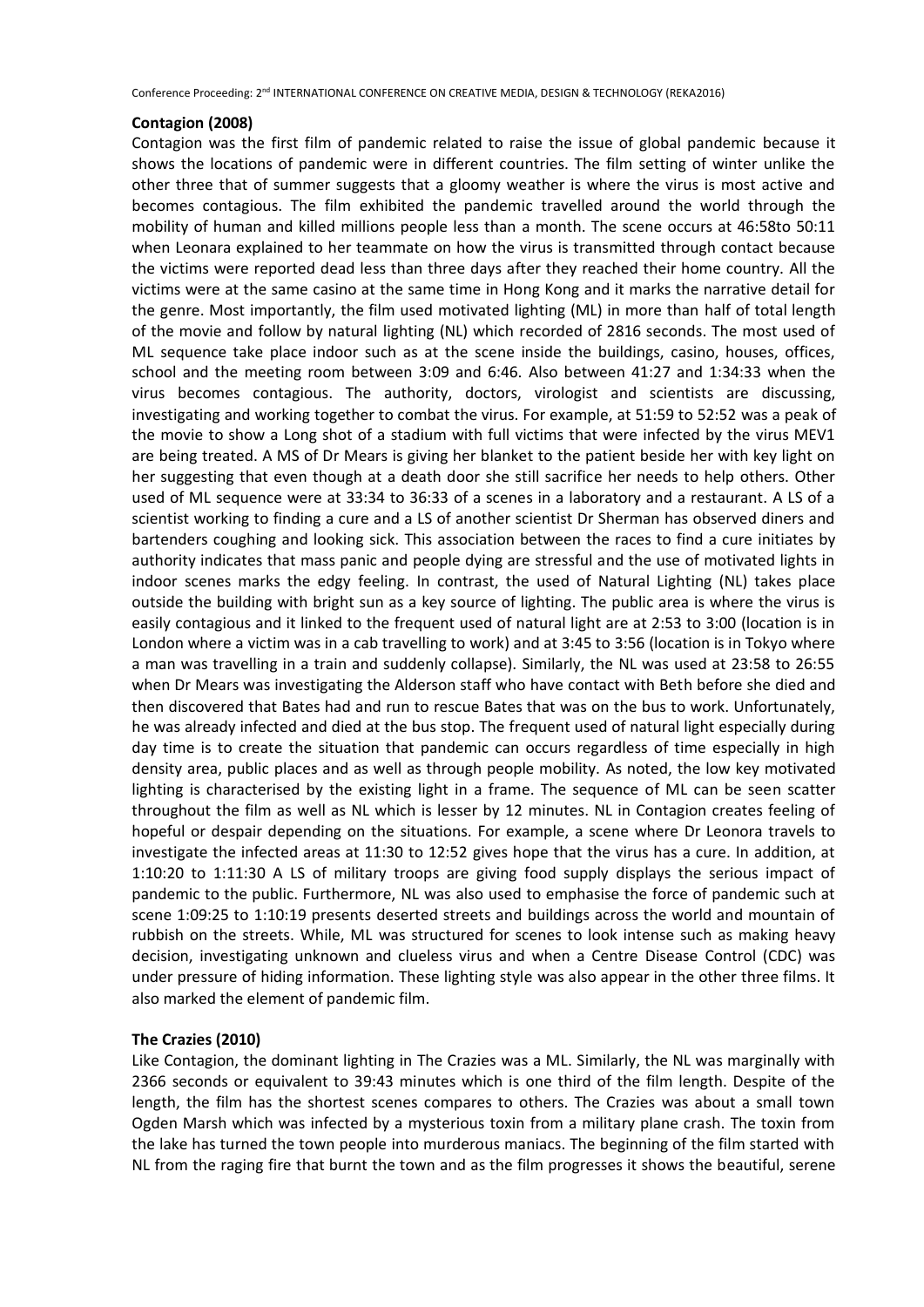and unoccupied town with people enjoying themselves. A LS of a town team played baseball game was disturbed by a man with a shotgun walking to the field with bloody nose raised his gun to shoot at the sheriff who asked him to drop the gun. His strange behaviour has made the sheriff to shoot him as a self- defence. The scene was at day time which used sun as a natural source. The sequence of ML was used in mostly night scenes as well as indoor of a house or a camp or buildings. ML can be seen at 14:00 to 16:02, started at scene of a barn house of William. His wife and son were terrifying of strange thing happened in their barn and the wife investigates and discovered the mower was running and she kills the engine and runs to the house when she heard screaming from her son. The son informed of his father dangerous behaviour and both hide themselves in the closet. A back light was used to display of William when he locked them in a closet. A low key light used in the scene suggests elements of terrify and suspense as well as chill present of death that faced by his family. A MCU of William strikes matches and drop on the trail of fuel indicates his insanity that relates to being infected by the virus. The highest length of ML of 2760s in figure 4 indicates that this lighting style dominates the film. The used of ML in the middle which started at 32:52 to 54:33 of the film was related to the feeling of anxious and uncertainty of who is next to get infected. A LS of the spotlight shines down to the quarantined area creates a panic situation indicates the town people have been infected. In this sequence ML provides a feeling of fearful, distress and edgy of the four protagonists. A sheriff, his assistant, sheriff wife and a medical assistant. All four were struggled to discover the cause of pandemic after saw a series of men became lunatic with their extremely dangerous behaviour. While the used of low key lighting on the town people when the government has ordered the town to be under quarantine and killed anyone who tried to escape suggest that are anxious and fear for their life and family. A Motion lighting from the military trucks and weapon were used minimum with total 316s in length. This lighting technique was used at scene 29:30-29:40 and at 51:52 when the vehicles carried town people to check their temperature and also used to hunt anyone who tries to escape. The film progressively shows of the couple tried to escape the town with lots of ML from scene at 1:16:15to 1:32:27. At 1:32:28 A low key lighting was used in the last scene to express the impact that pandemic has vanished when the town was totally destroyed by fire and the sheriff and wife were safely escape from the pandemic. The sequence of ML and low key lighting was used from the middle to almost the end of the film to create feeling of fretful, anxious and clueless of the situation that they are into. While NL was use in the beginning and after three quarter of the film length to suggest that the outbreak came from contaminated area. When a person was infected he then passed it on through contact or airborne and became contagious especially in public places such as town and baseball filed. The NL at 59:20 to 1:13:47 shows deserted town and abandon houses. The use of abundant ML and NL signify the pandemic film.

## **The Happening (2008)**

Natural Lighting (NL) was dominant in The Happening with 2921s while ML was only 900s in length. See figure 5. This is contrast to the other two films with ML was mostly applied. The film was about an inexplicable pandemic started in Central Park New York and ends at Arundel County the next day. A short but dangerous pandemic has made a person behave strangely like getting confused, repeating words or worst, killed themselves. Most of the scenes were of LS or MS of outdoor events. Hence, NL was mainly the source of lighting. Furthermore, most of the scene in the film took place in bright sunny day. The film began with pandemic started in a Central Park New York where the virus from trees infected the people at the park when they started to repeat words and killed themselves. The virus from the trees then spread to the whole city carried by the wind. At 5:12 to 6:43 and a camera tilt up to capture an image of construction men jumping off the building willingly. The contagious was getting worst when a camera panning to Philadelphia to show a breezy weather that carried the virus started infected the people. NL was used greatly between 17:46 to 41:56 which shows the protagonists', Elliot, Alma his wife, Jessie their adopted daughter and few strangers were running to a safe County. Unfortunately all the states that they were heading were infected as well. While, three of them managed to escape from the madness of people that were infected, the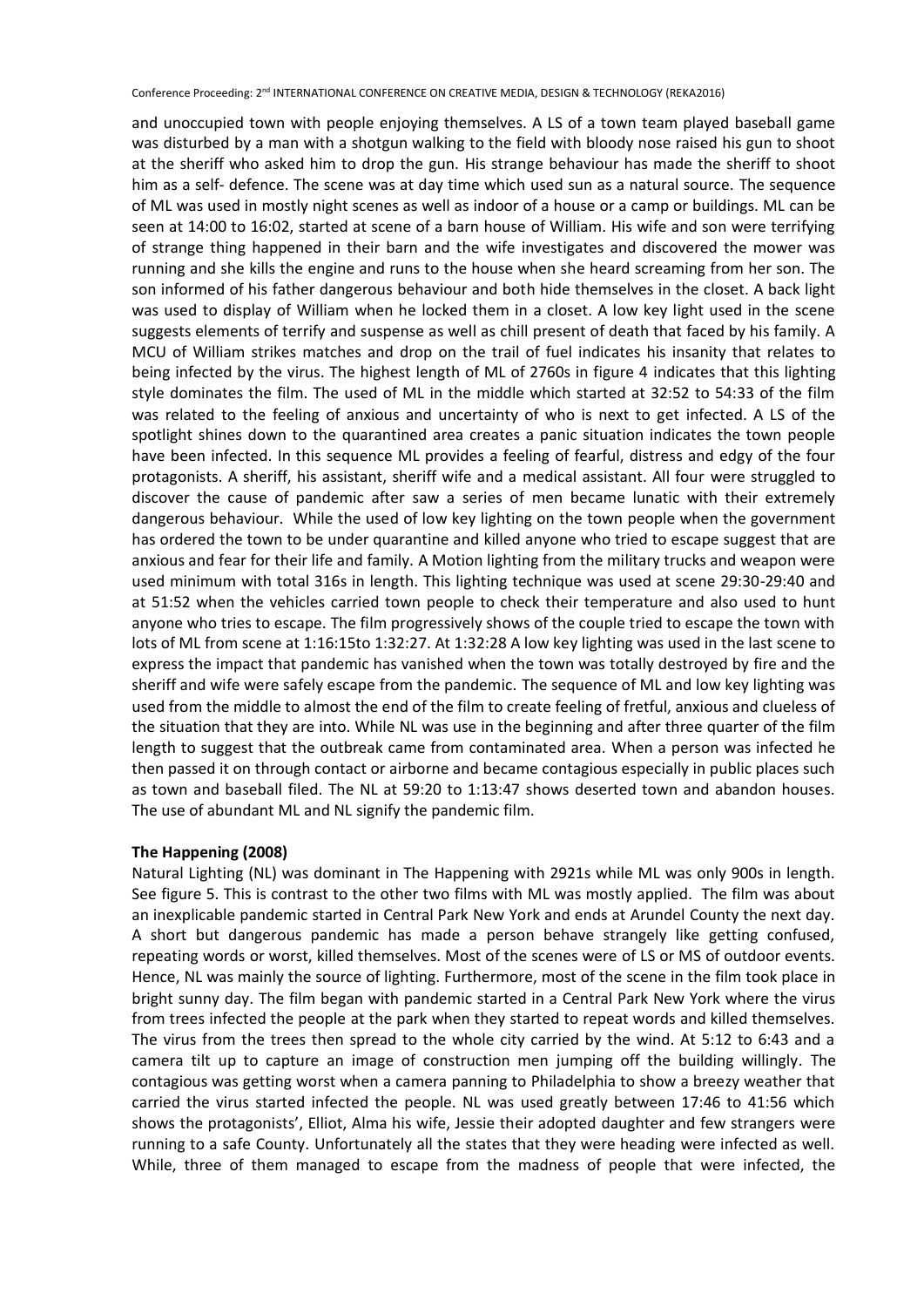aggressive virus is continuing to spread to other county. The ending of the film was a LS of a park in Paris.NL can be recognised by the sunny day. A camera panned to two men who were talking and suddenly one of them started to repeat the sentence and the camera moves to show the people stopped at their trail and the LS of breezy weather suggests that the pandemic has travelled to other continent. Similarly like the other two films, ML was used in door such as scenes in the classroom, inside the house, a train station and at Mrs. Jones's house. Like other films, this lighting style gives idea that the danger is out there, and might attack. The manipulating of the key lights on each actors making the scenes look tense and mysterious. For example, at 9:23 to 9:40, when a principal and Elliot were walking at the school corridor, top lighting on them suggests that something bizarre was happening and the school has to dismiss the students. In the later parts of the film, scenes at Mrs. Jones's house from 1:04:18 to1:08:37 suggests that ML purpose was to create the feeling of eerie and edgy which can marks the element of pandemic film. The used of low key lighting also emphasises the fear and anxious faced by Elliot and his wife. Although ML was less applied, but it appears to heightened the sense of anxious and uncertainty of the narrative sequences. As noted, NL is associated with the outbreak that spread through airborne and the societal disruption that results. While, ML is related to how society respond to the pandemic and what would they do to control its spread.

#### **Cabin Fever (2002)**

Cabin Fever (see figure 6) was relatively different from the other three films, since the film does not display any societal infected by virus except of five friends. The longest running time of 5534s, the narrative was about a group of friends (Jeff, Karen, Paul, Bert and Marcy) were vacationing in the mountains and end with four of them infected by a mysterious virus. Karen, the first victim was sick after drinking the contaminated water from the lake. She then feels ill and later discovered her skin started to bubble and burn. Her friends then lock her in a tool shed to avoid infected. As the film progresses, the other three (Paul, Bert and Marcy) were infected too and then they realised there was no cure for the virus. Jeff, their friend leave the cabin and when he returned he was shot to death and burn by authority that assumed he was infected too. The ending of the film shows two kids collecting water from the stream that was infected by Paul's body. This could be the beginning of a possible pandemic. The first section of the film was very bright light which sees the sun was a natural source of light. The noonday sun creates hard light, while the late day sun when the group arrives at the cabin creates soft light. The NL was dominant in this film with 3414s in length, follows by ML 1494s and motion light 156s. The NL started from the beginning until at 16:00 where the sky was orange indicates it was dusk. Though it was night time, the existing light which was the NL which came from bonfire suggests horror effect when the group shared ghost stories. The sequence of NL emphasises how a pandemic was originated. For example scene at reservoir1:06:09 the place where Paul discovered the infected man body was floating and concluded the water had been contaminated. Transition to ML typically happens when the scene change from outdoor to indoor. Like the other three films, ML was used mostly inside the cabin especially at night. Light from table lamp and a fireplace gave an intense atmosphere. For example at 48:20-49:43 all except Karen, were panic and checked their bodies if they were infected too. They started to argue about the situation and then decided to quarantine Karen. The dim of ML was associated with the tough decision, worries, and uncertainty as well as fretful that the group faced. The Final section of the film was tricky. The NL usually associated with new hope that pandemic would end. However, Cabin Fever have similarity with The Happening whereby, the ending shows A LS of possible outbreak. A quartile used in this study was to identify the transition between two dominant lightings. Each film change point was of similar pattern of using NL in Q1 which present how the outbreak was started. The image of happy sunny day imply the feeling of normality in audience to what is coming next. All films applied NL except Contagion in Q2. The films as its progress display the feeling of curiosity to what is going on. At this point, the films were in developing the stories where the viruses becoming an outbreak. The director used ML in Contagion to show it happens in Beth kitchen, therefore, a key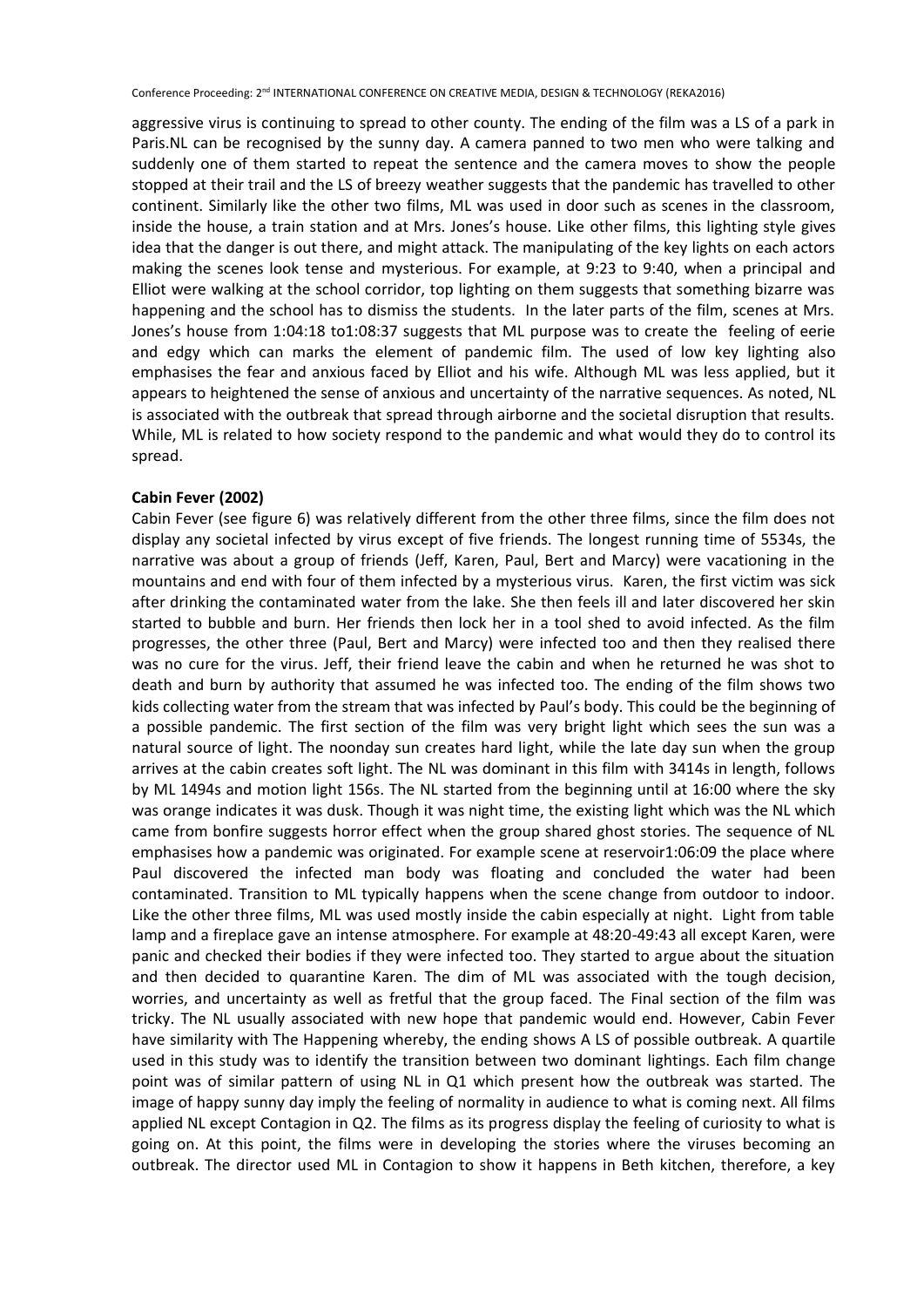lighting was used on her to indicate the symptoms that one might has if infected. While in other three films, NL was used to show the symptoms of the infected victims in open spaces. In Q3, all except Contagion used NL. At this transition point, the pandemic has already spread and the situation is becoming uncontrollable. Therefore, the plots were usually in deciding stage whether involving authority or societal. In Contagion, a row of street lights in a frame suggest that the CDC chief and his assistant are having discussion on how to stop the outbreak. It also indicates that they were working late to solve the problem. NL in other three films indicate whether the casts are to escape or to remain and face the pandemic. For example, in The Happening, Elliot and his family as well as other strangers decided to escape the pandemic by travelling to other county. Similarly, in The Crazies, the sheriff and his team decided to escape when the military are hunting the town people by temporarily hiding in a barn. While in Cabin Fever, Paul has decided not to cooperate when a town sheriff asked about the death of one of the town people who happened to be the host of the virus.

#### **General Discussion**

Having analysed these films, some general observation related to lighting style are noted. The lighting according to Fellini in Bordwell (2013) can describe narrative; and it suggests from these results the genre is characterised by a common lighting pattern. Generally, all films displayed two major lighting style, Natural and Motivated. The pattern of lighting was consistent with the source in the shot. For example, A LS was usually associated with NL. Moreover, a crowded places such as a city centre or a park were clearly used NL to emphasise the danger of pandemic usually happens in in public places whether through contact or airborne. Although NL seems relatively easy to identify, they are much more difficult to differentiate if the scenes were in a building. While Motivated Light (ML) sources often come from the window and lamp in the frame. For example, in the films, we were able to see bright sun coming through the window but at the same time, the lamp provide Hard lighting that gave gentle contrasts between light and shade. The Hard Lighting pattern was used to make the characters look guilty, such as when CU of Sheriff in The Crazies, received a report that the man he gun down earlier was alcohol free: looks forlorn such as MS of Marcy taking a bath when she discovered she was infected by virus (Cabin Fever) or look irritating like A MS of a scientist lady, when the chief officer of CDC asked when the vaccine is ready(Contagion) or feeling of loneliness when Moore, his wife and Jessy were separated at Mrs Jones house( The Happening). While, the Soft Lighting was used to soften contours and textures. For example, the pattern was usually used for a realistic and natural effect (Stinson, 2003) such as at outdoor scenes, which only used available light to create sense of realism. For example, like in Contagion, Dr Mears and her assistant were driving to rescue Bates, or Paul and Karen, were both swimming in a lake in Cabin Fever. A series of running scared which sees Elliot and family as well as strangers were running from field to field to escape from pandemic in The Happening. Finally a scene at a baseball game in The Crazies. This single source which referred to a natural light used in the films often presents the realistic events. Every scene is represented by different lighting technique for different times and settings. Most ML were presented in MS in all four films. The analysis found that the similarity between shot and light style were occurred in two sections. The first section was during making a decision. In Contagion MS of CDC people were discussing about whether to make it public or silence until they are confirmed about the virus. Similarly, in Cabin Fever, when a group discussed how to isolate Karen and treat her sickness. The happening sees ML was use in the auditorium and school corridor when a school authority emphasise the danger of unknown pandemic and decided to dismiss the students. While, in The Crazies the MS of the Sheriff and wife were having discussion about leaving the town when the military scoop them into a truck heading to quarantine area. Second section sees MS and ML were relatively related to display the victim agony. In scene in Contagion where Beth collapsed in the kitchen, a camera focused on her face till her abdomen to show the effect of virus that caused her pain and seizure that lead to her death. Similarly in Cabin Fever, Karen body pain were focused at MS which supplement by the dim light from the table lamp to emphasize her suffering. The results were contrast in the usage of ML to display agony. In The Crazies and The happening, ML was used to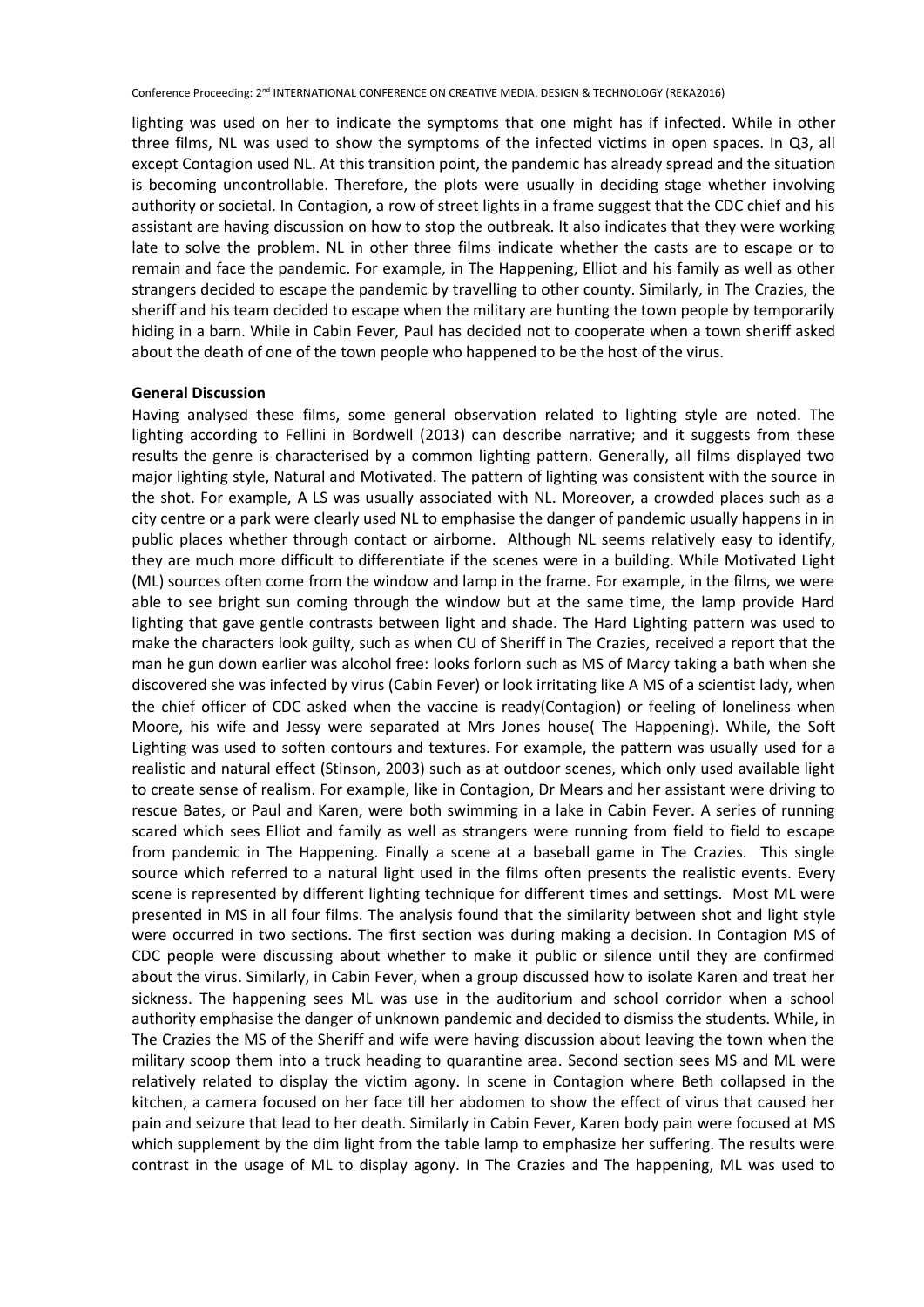display victims that suffer from the deadly virus. The ML was placed at the contaminated camp to show the seriousness the pandemic caused. While, NL was used to display infected people in The Happening. In General, Lighting in pandemic related films were used at different settings and times. Although NL and ML were used, other lighting style were also applied minimally. Overall, dramatic lighting style used was to create mood such as agony, fretful, hopelessness and dejected. The result presents similarity pattern in the usage. Furthermore, this lighting style reflects the uncertainty situation for survival and desire to pull through. Contrarily, NL was used not only in calmly situation but also in horrendous situation. The result displays divergent in lighting style. This could coincide with a directors' intention to highlight that viruses can spread regardless of time and situation. However, the lighting commonality structure can be seen at the beginning and ending of the films. This lighting style could possible demonstrates the feigning of outbreak or rekindle into new life.

## **CONCLUSION**

This paper presented an introduction to lighting style used in pandemic related films using exploratory data analysis. EDA provides possible framework to studying film because it gives researcher freedom to explore the elements of film for classifying a film genre. Applying this method, we are able to identify the change point in the lighting pattern as well as frequent used of lighting type. The result has shown that this data can be used to indicate the pattern of lighting for pandemic films which has two types: Natural and Motivated. We identified different lighting used at different settings and times. We also found out that a genre can be characterised by different lighting pattern and noted the importance of lighting in staging mood, characters, body pain and situation. Although our approach is simply and easily understood, however, the method would be best to apply to other subjects of mise-en-scene and narrative to categorising the pandemic related film.

## **References**

## **Journal**

Baxter, M, Khitrova, D and Tsivian, Y. (2015) Exploring Cutting Structure in Film, with Applications to the Films of D.W. Griffith, Mack Sennet and Charlie Chaplin. DOI: http//org 10.1093/11c/fgv035. First published online: 28 August 2015

Baxter, M (2014)'Notes on Cinematric Data Analysis'.

Baxter, M (2012). Picturing the pictures: Hitchock, Statistics and film. *Significance* 9 (5):5-

Chandler, D. (1997)' An Introduction to Genre Theory'. Retrieve at http//aberac.uk

Chandler, D. (1997)'Children's Understanding of what is 'Real' on Television: a review of the literature'. *Journal of Education Media*, Vol.23, No 1

Jones, C. (2001) 'Co-evolution of entrepreneurial careers, institutional rules and competitive dynamics in American film, 1895-1920'. *Organization Studies* 22(6) 911-944

Kovacs, A.B.(2004). Shot Scale Distribution: An authorial Fingerprint or Cognitive Pattern? Projections 8(2)50-70

Kundzewicz, Z.W and Robson, A.J (2004)'Change Detection in Hydrological Records. A Review of the Methodology'. Hydrological Sciences Journal. Vol 49 issue 1

Leonard, K (2015) CDC warns of MERS*'U.S. News'* Jan 29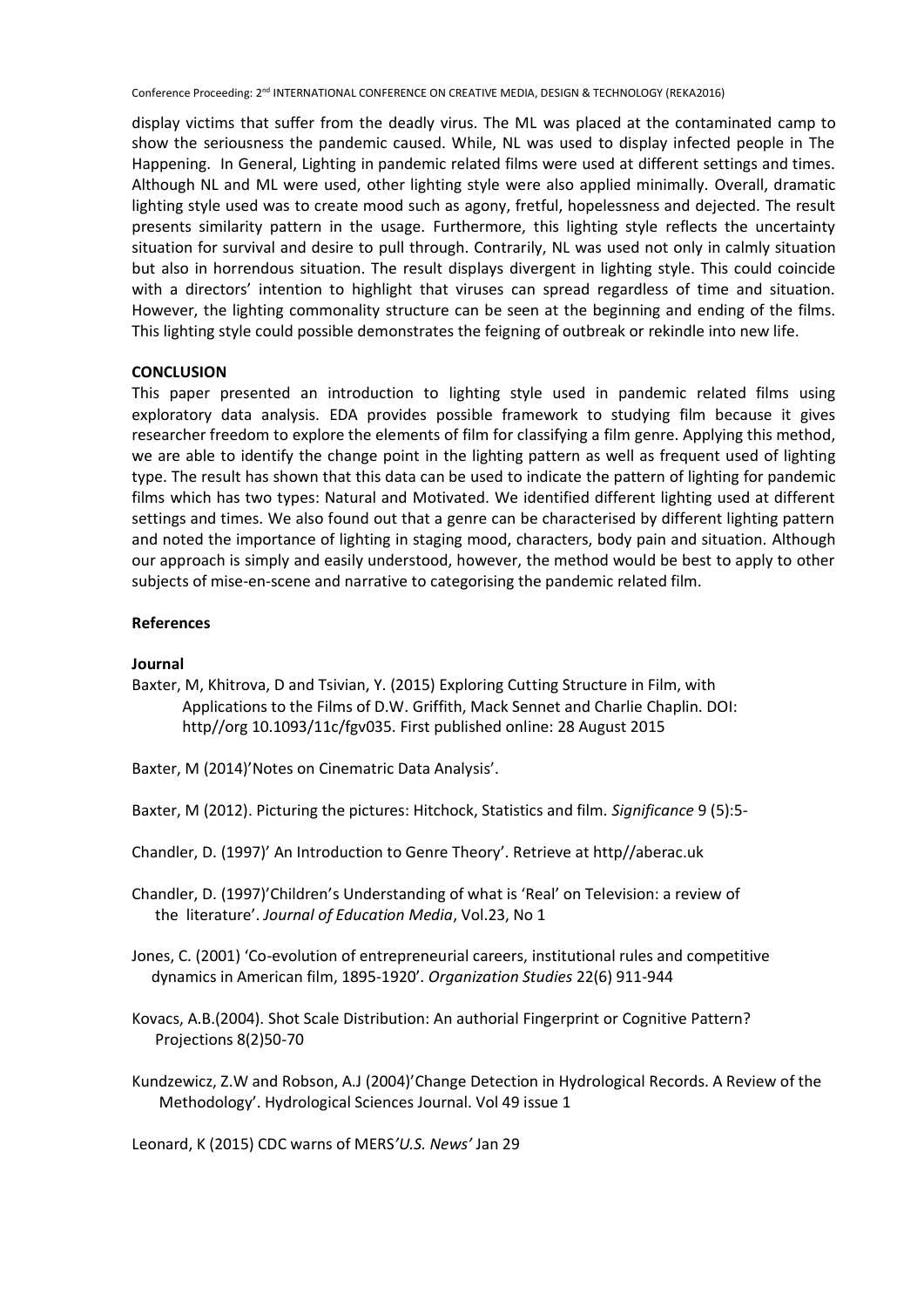- Moncrieff, S., Dorai, C and Venkatesh, S (2001). Affect Computing in Film through Sound Energy Dynamics in N.D. Georganas and R. Popescu-Zeletin (eds) Proceedings of the Ninth ACM International Conference on Multimedia. New York: ACM:525-527.
- Papas, G et.al (2003).'Infectious Disease in CinemaVirus hunters and Killer Microbes'. *Oxford Journals Medicine. Clinical Infectious disease*. Volume 37, Issue 7, pg 939-942.
- Redfern, N. (2012)'The Impact of Sound Technology on the distribution of Shot lengths in Hollywood Cinema, 1920 to 1933'.*Cinej Cinema Journal*. Vol 2.1
- Redfern, N. (2013) Film Style and narration in Roshomon. *Journal of Japanese and Korean Cinema* 5C (2):21-36
- Redfern, N. (2014a) Comparing the Shot Length distribution of Motion Pictures Using Dominance Statistics. *Empirical Studies of the Arts* 32(2):257-273
- Redfern, N. (2014b). The Structure of ITV News Bulletin. International Journal of Communication 8:1557-1578
- Redfern, N. (2015) 'Analysing the structure sound in horror cinema. Doi: 1013140/RG.21.3658.8647.
- Sanjay, Jain and Jadon, R.S. (2008)'Audio Based Movies Characteristics Using Neutral Network'. International Journal of Computer Science and Applications Vol 1 No2 August.
- Stinson, J (2003)'Light source: Hard light, soft Light. Video maker magazine, Sept

### **Book**

Altman, R (2000). Film/Genre. *bfi Publishing*

- Bordwell, D (1989)'Historical poetics of Cinema'. The Cinematic Text Methods and Approaches. Ed. *R Barton Palmer. New York: MS* pg 369-98
- Brown, Blair (2002) 'Cinematography, Theory and Practice: Image Making for Cinematographers, Directors and Videographers.' *Focal Press*.pg 158-166
- Caldwell, J.T.(2008)' Production Culture: Industrial Reflexivity and Critical Practices in Film and Television'. *Durham: Duke University Press.*
- Corner, J. (1991)'Meaning, Genre and Context: The Problematics of Public Knowledge'. In J.Curran and M.Gurevitch (eds) *Mass Media and Society*. London Sage.
- Ellison, Aaron, M (1993)'Exploratory Data Analysis and Graphic Display' In: Design and Analysing Ecological Experiments. Eds S.M Scheiner and J. Gurevitch. Pg 14-45 *Chapman and Hall. New York*
- Feuer, J. (1992)'Genre Study and Television'. In Robert C Allen (ed): Channels of Discourse, Reassembled: TV and Contemporary, Criticism. *London: Routledge* pg 138- 59
- Fowler, A. (1989). 'Genre'. In Eric Barnouw (Ed): *International Encyclopaedia of Communications*, Volume 2. New York: *Oxford University Press*, pg 215-217.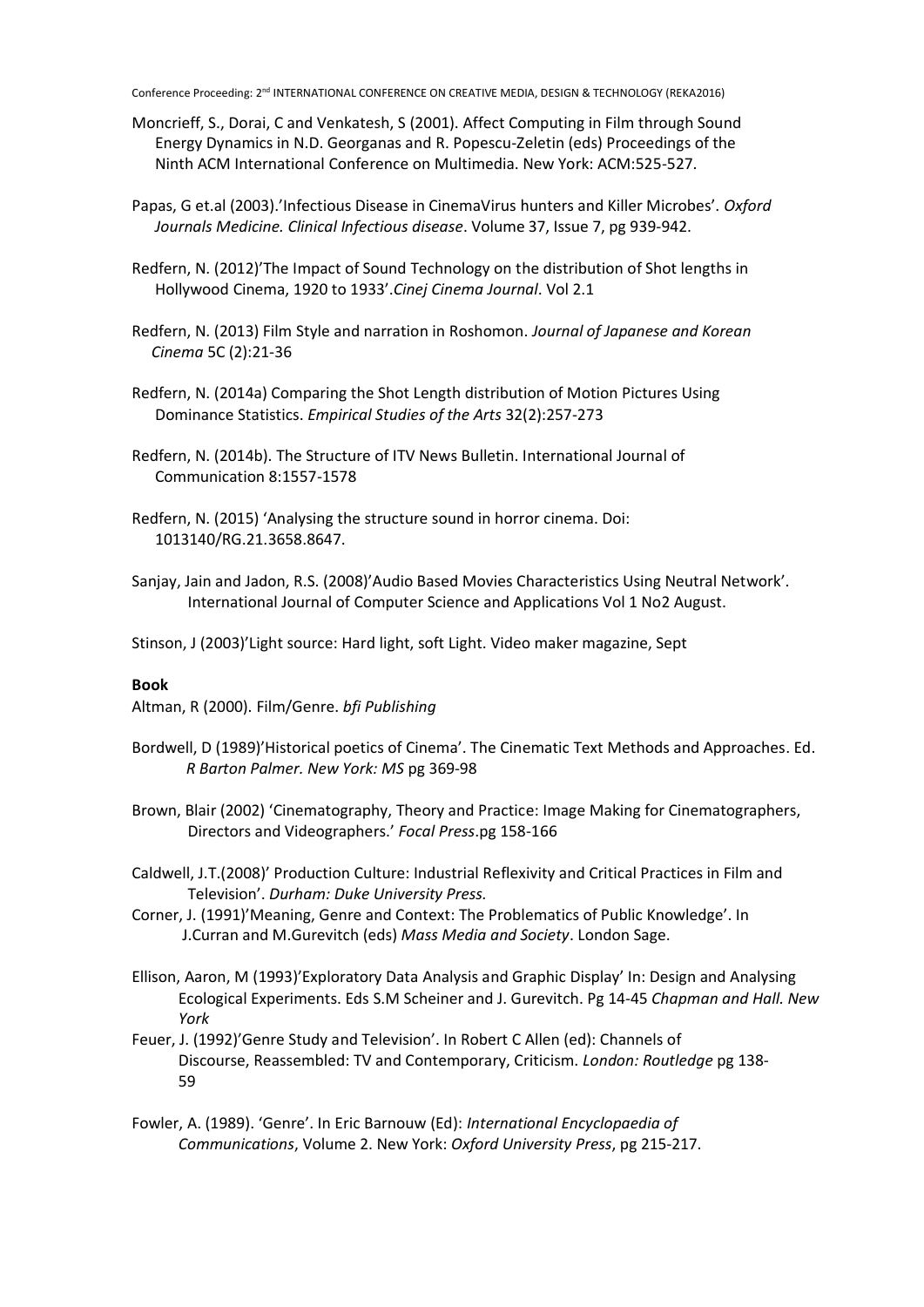- Fridman, N (1989)'Forms of the Plot' Dictionary of Narratology. Lincoln and London: University of Nebraska Press. Pp 72-73
- Hashemian, F and Yach, D. 'Public Health in Globalizing World; Challenges and Opportunities.' In the Blackwell Companion to Globalization, Ed. George Ritzer. (*Boston:Blackwell,* 2007), 518-519.

Jennifer Van Sijil (2005)'Cinematic Storytelling'. Michael Wiese Productions.

Konigsberg, I (1987) 'The Complete Film Dictionary'. *Penguin books*. Pg 144-45

- McKee, Robert(1997)'Story: Substance, Structure, Style and the Principles of Screenwriting'. Regan Books.
- Maltby, R(2003)'Hollywood Cinema'. *Blackwell Publishing*. Pg83-101

Neale, S. (2000). Genre and Hollywood. *Psychology Press*.

Pramaggiore, M and TomWallis (2005). 'Film: A Critical introduction, 1<sup>st</sup> ed. London, UK

Salt ,B (2009)'Film Style and Technology: History and Analysis' (2 ed.). *Starword.* Salt, B (2006). 'Moving Into Pictures'. *Starword*

Seale, C.F. (2003) 'Media and Health' *London: Sage.*

Smith, J (2006)'Lighting in Casablanca'. Spring 2006, Vol 4 Article 3

Sobchack, Thomas and Vivian C Sobchack (1980)'An Introduction to Film'. *Little Brown*

Stam, R. (2000)'Film Theory'. *Oxford: Blackwell.*

Stam, R and MILLER, T. (2000)' Film and Theory: An anthology'. *Oxford: Blackwell*

- Strinati, D.(2000)'An Introduction to Studying Popular Culture'. *Taylor and Francis*
- Swales, J. (1990) 'Genre Analysis: English in Academic and Research Settings'*. Cambridge Applied Linguistic*
- Todorov, T. (1990)'Genres in Discourse'. *Cambridge University Press*.
- Tomes, T (2012). 'Epidemics entertainment'. Disease and Popular Culture in early-twentieth Century America.' *Oxford University Press*.

Tudor, A. (1974).'Image and Influences: Studies in the Semiology of film'. *London: George Allen & Unwin.*

Wolfe, N. (2011). The Viral Storm*. Penguin Book.*

## **Website**

Jason, M(2006)'The Velvet lighting trap'.Muse.jhu.ed